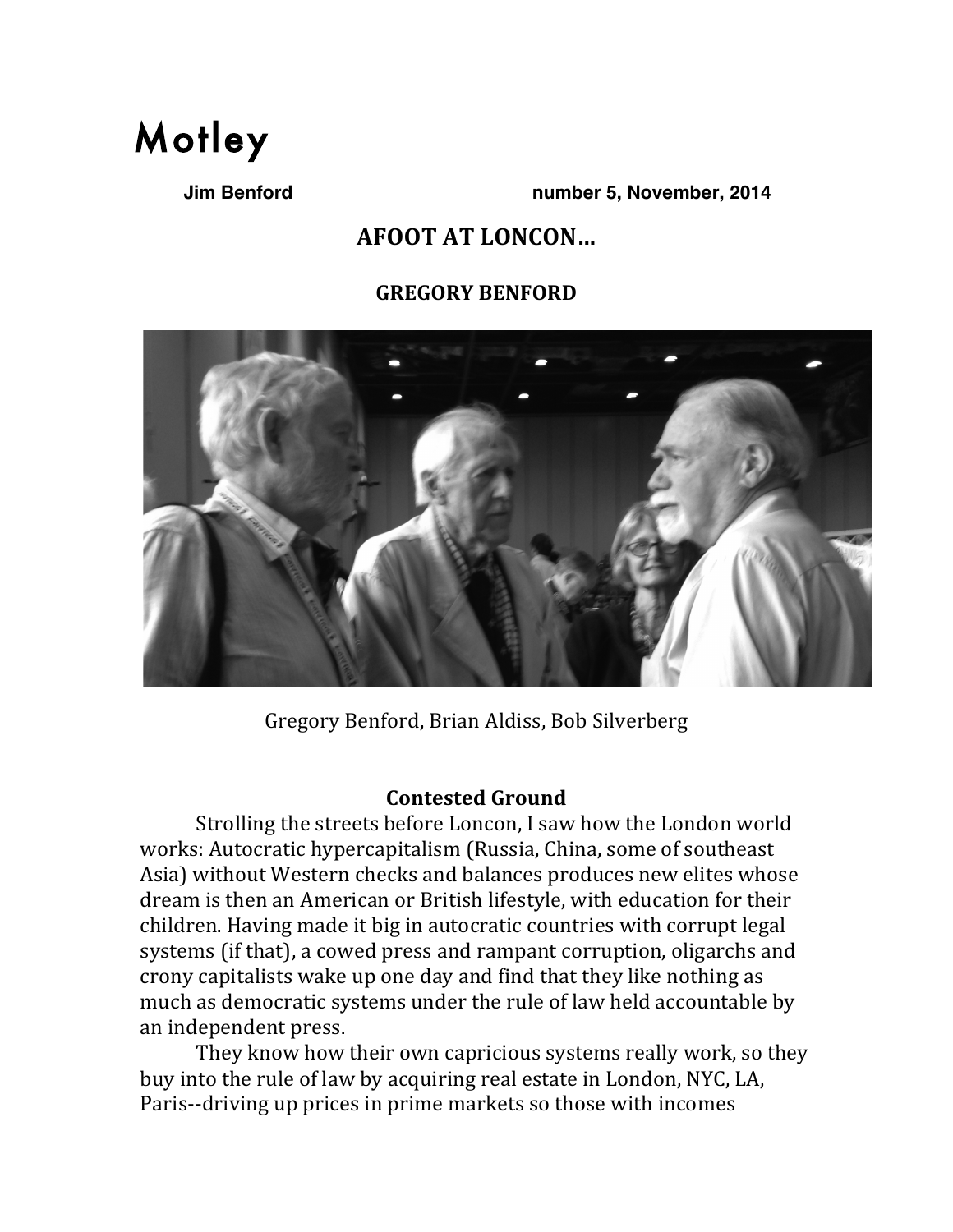stagnant or falling get pushed aside, unless they already own. American debt bought by Asian governments, notably the Chinese, gives Asians access to credit-fueled American markets and consumers so Asians lend America money to police the world. Balance depends on Americanunderwritten stability. They know it, so surface conflict often masks inextricable links. China blusters about their neighbors over worthless islands, but won't tip any scales.

So London streets abound in foreign accents returning money to our economies. Women in saris, business suits and skimpy summer dresses blend with those in full chador—whom I still find creepy. Many long-term Londoners resent the foreign money and rising costs. The virtues of the big-city West are a contested ground, much envied.

John and Judith Clute now find themselves surrounded by a pricey neighborhood, they said, as we were getting into the crowded elevator at the Loncon center. Noting the German manufacturer, I said, "So...this is Schindler's lift?" Everyone laughed, the Germans a little uneasily.

#### Pros & Cons

It was a diffuse, crowded worldcon. I avoided the Hugos and found many friends in restaurants doing the same. The tenor of fandom and prodom alike in the last few years has been odd, with many politically correct factions vying, playing Capture the Flag for victimhood status. The worldcon-com's instant decision to dump its already invited Hugo host--in a sort of PC panic, because some thought he might make non-PC jokes--led many to avoid the whole thing-including Neil Gaiman, who got them the invitation.

"What kind of jokes will you use?" I asked one of the co-hosts, Geoff Ryman. "None," he said. Reports say it was dull indeed. At least the closing-ceremony audience singing 'Happy Birthday to You' to Brian Aldiss, who was 89 that day, was a fitting end.

In Loncon's aftermath, the internet journalists piled on. Especially grating was http://www.dailydot.com/opinion/growing-generationgap-changing-face-fandom/

The Daily Dot held that

"Worldcon is like a family reunion," said longtime convention-goer and fanzine writer Curt Phillips, at a panel about the history of Worldcon. After a few days, I could only agree. It was indeed like being at a family reunion, in that it felt like you were spending your time with elderly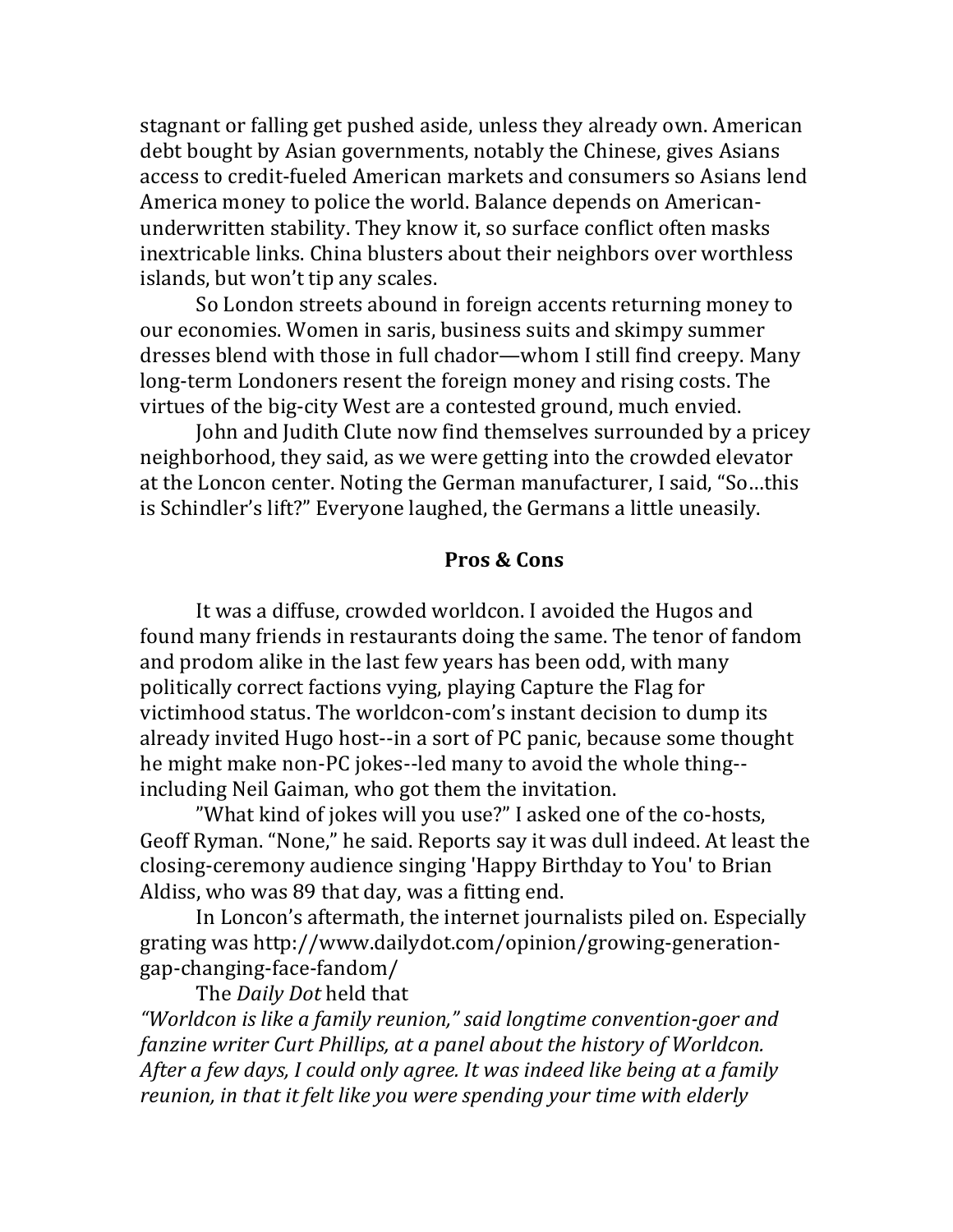*relatives.&You&might&want&to&talk&to&them&and&listen&to&their&stories,&but& you'll have to tolerate some offensive and outdated opinions along the way.*

On 8-10 August there had been a Nine Worlds Con—"about gaming, film, cosplay, fandom, literature, science, geek culture, meeting people and having a really big party." An agreeing *Daily Dot* reader said, "A media con, Nine Worlds went out of its way to be as accepting and safe as humanly possible, distributing color-coded lapel clips to indicate your level of comfort when interacting with strangers. A red clip meant "leave me alone." A green clip, and you'd soon be making friends. You could also wear a badge with your preferred gender pronouns, and there were jugs of ice water in all the hallways in case anyone got dehydrated."

A fan, Eric Penner, answered, "To a certain extent, Worldcon's size is a barrier to this kind of inclusivity. A  $10,000$  person behemoth may not be able to implement gender pronoun badges or a color-coded social interaction system, not just because of the sheer volume of people, but because half of them would dismiss it as politically correct nonsense."

Another fan added, "Yeah, because those badges ARE politically correct nonsense. The system was developed for people with autism. They don't pick up on social cues very well, so it would be of benefit to them."

Another fan differed: "If you were a newcomer attending Worldcon by yourself, or if you were used to the kind of fandom that focuses on things like racebent fanart, slash fanfic, and intelligent popculture critique, then you weren't going to have much fun.

A counter view: "They were informed about issues of discrimination in fandom and were capable of having public discussions about racism and rape culture without having to field noisy interruptions from their peers."

Mike Kerpan said in retort: "It sees to me that the whole screed from the Daily Dot can be summed up as 'I can't have fun when 'old people' are in the same building as me and enjoying themselves."

Another said: "What I suspect is really the problem in this article is not so much a generation gap as a "media gap". Journalism has been consistently been getting more shallow, vulgar, sensationalistic, and celebrity driven. It's clear from reading output from any but the more elite forms of the media that increasingly "journalists" are not well read and sadly, from a less distinguished pool of people who are not all that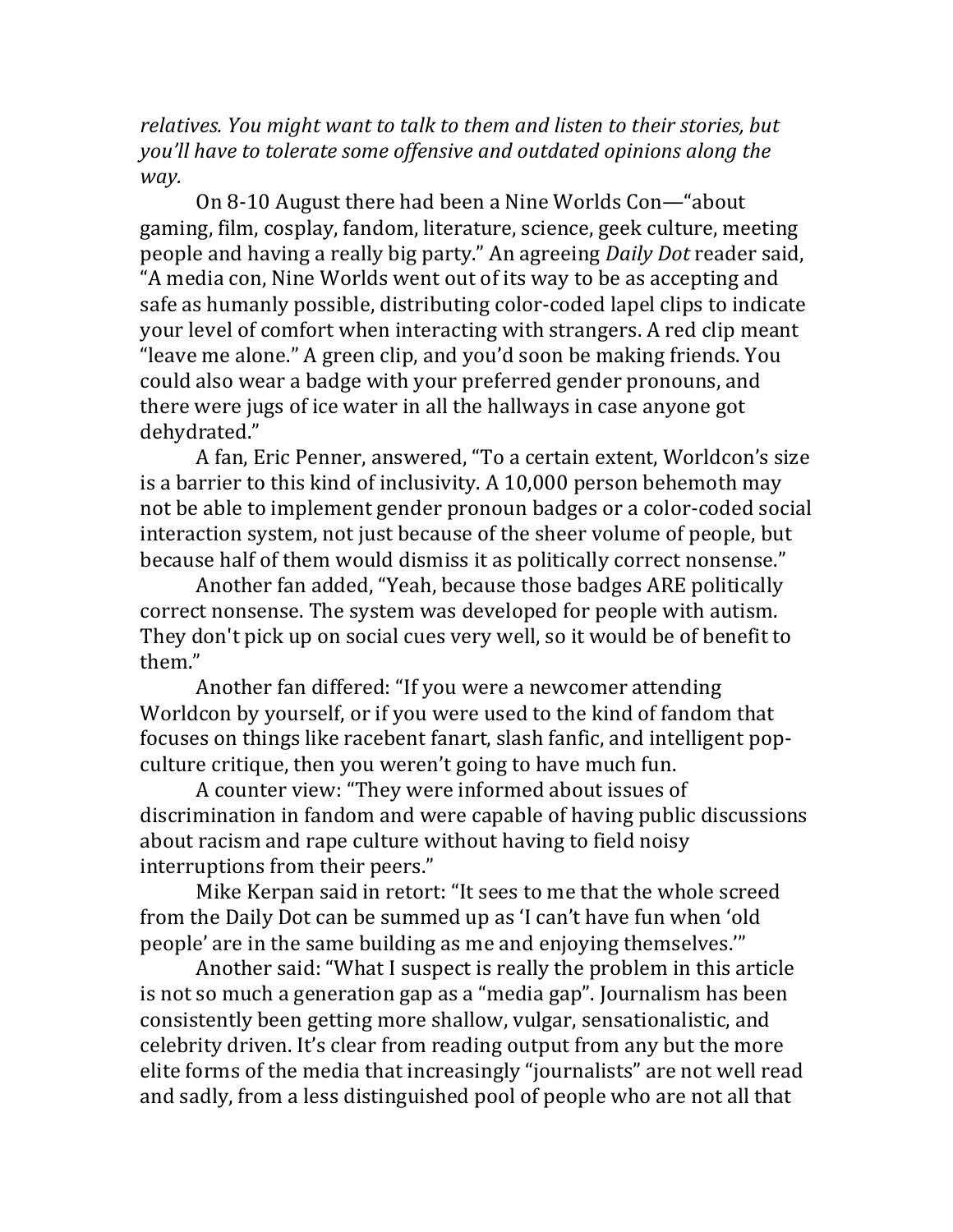bright and not very well educated. The same people who are making the decisions to get rid of book reviews in newspapers and are incapable of understanding any kind of historical reference from before their teen years are the same kind of bozos who would not appreciate a focus on conventions with a literary focus. And aren't the writers and editors of the Daily Dot lucky that they will never grow old?"

Then David Gerrold chimed in: " Mostly, if you look around at the crowds, at the audiences in the room, if you look at all the various gatherings, the masquerades, the gaming rooms, the media rooms  $-$  if you look and see who's just sitting around and chatting with who, you'll more often see groups that are age-blind. You don't see that in a lot of other places — but you do see it in fandom, where people of all different ages interact without age being a judgment on ability or insight."

Very sound comments, I thought. Some media fan areas are declining, too. I've even noticed among younger fan friends how the superhero motif has dried up for them. . The dispersal of interest groups affects other cons, too. An sf pro friend sent me this comment after guesting!at!Dragoncon,

"Just got home from Dragon Con in Atlanta, feeling trampled and a bit dejected. The attendance figure I heard for this megacon was 75,000; it was spread out over four large convention hotels and just about took over the entire downtown area. But if there were more a dozen or so people who'd ever heard of me or my work, they kept themselves hidden. And the ones I met were mainly 50 and older. I'm seriously considering writing space opera for my next novel ... that seems to be the closest to traditional SF that the younger readers want to get. Still, it was an all-expense paid trip, so I can't complain (much)."

#### **Hating Lovecraft**

Amid this busy August Daniel José Older launched a petition on Change.org <www.change.org/the-world-fantasy-award-make-octaviabutler-the-wfa-statue-instead-of-lovecraft>

As Kevin J. Maroney speaking for himself as editor of NYRSF said, "This is to request that the World Fantasy Award administrators replace the current award statuette, a (haunting, grotesque, lovely) Gahan Wilson bust of H. P. Lovecraft, with a statuette of Octavia Butler. N.K. Jamison says as of today, the petition has just short of 1400 signatures, including mine. I signed it because it identifies a serious problem; I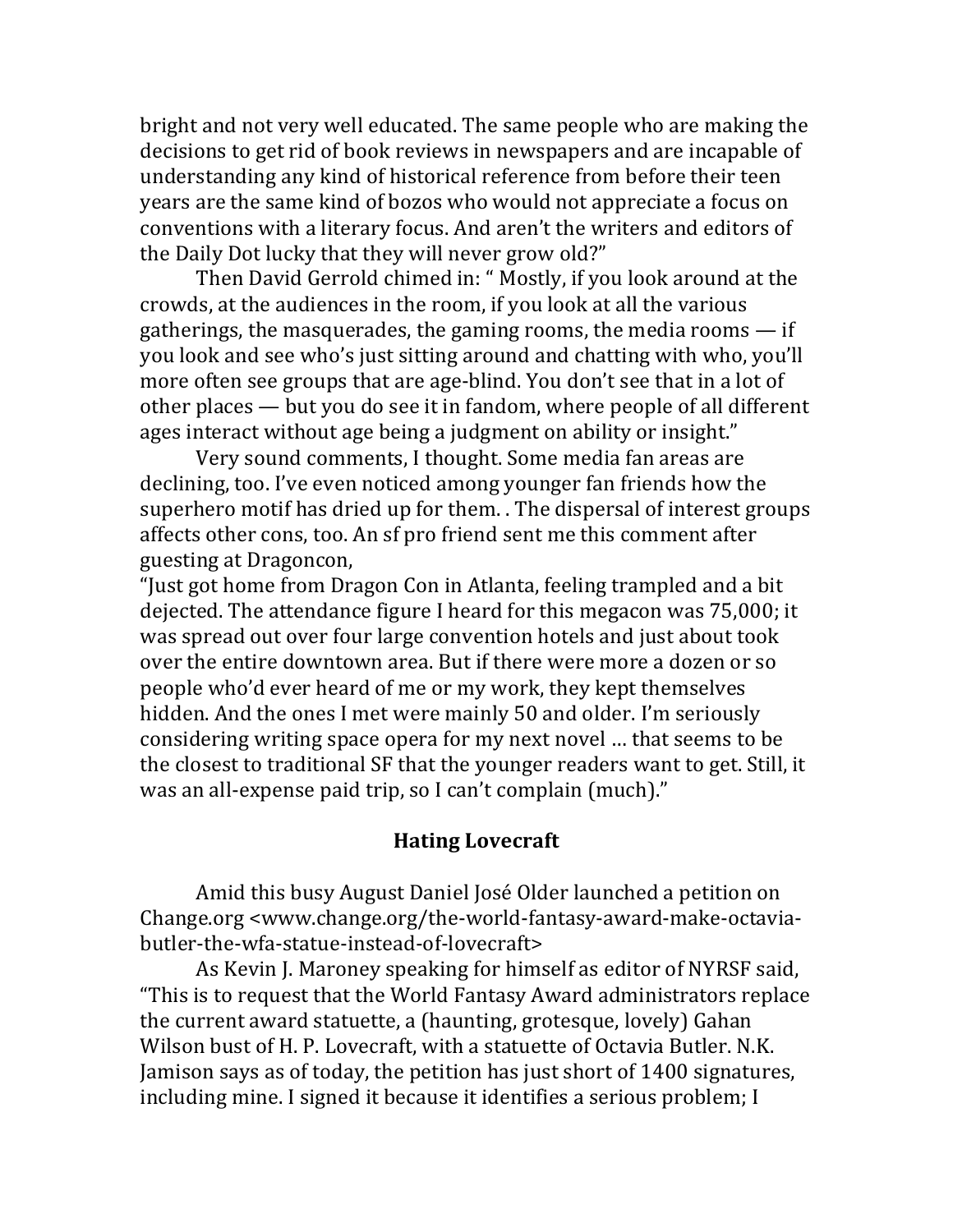signed it with reluctance because the proposed solution is not the right one.

Older's petition offers a threefold argument: First, that Octavia Butler was an exemplary writer "across the imaginative genres from science fiction to historical fantasy to horror." Second, that Lovecraft was an avowed racist and that his image on the award is deeply discomforting to recipients, especially those who are among the races that Lovecraft held in particular contempt (i.e., any skin color other than white).

Third, that Lovecraft was a terrible wordsmith."

Kevin concludes:

"I urge the World Fantasy Convention to decide quickly on a replacement that can fairly represent all of fantasy and all of its audience and creators, whether it be a iconic creature such as a dragon or chimera (Mamatas's suggestion); a map (my own preference) or a book; or something more abstract still. HPL's head should be retired as soon as possible, not out of disrespect for Lovecraft as a writer or as a central figure in fantasy, but as a courtesy to generations of writers whom the WFA hopes to honor."

But...as Nick Mamatas put it:

"This is a ridiculous petition for several reasons. The one non-ridiculous reason is that H.P. Lovecraft's racism stains his legacy and upsets many people, as well it should. Granted. With that out of the way, let's discuss the reasons:

1. Octavia Butler was not known as a fantasist, did not write fantasy for the most part, and did not primarily identify as a fantasist. The one big exception is *Kindred*, which she declared a "grim fantasy", even as critics have suggested that it is SF about genetics and evolutionary psychology.

2. She's a well-loved figure though, which means that there's a lot of enthusiasm for the petition *right now*. It also potentially makes a heavy brickbat for anyone who comes out against the petition. A few years ago, some people tried to rally HWA to get the Bram Stoker First Novel category named after Charles Grant...who had little to do with first novels other than having published one himself. (He did cultivate new authors via short stories.) When some objected to the name change, there were all sorts of quivering lips and lamentations that garsh too bad people don't care that Charlie is moldering in the ground, alone and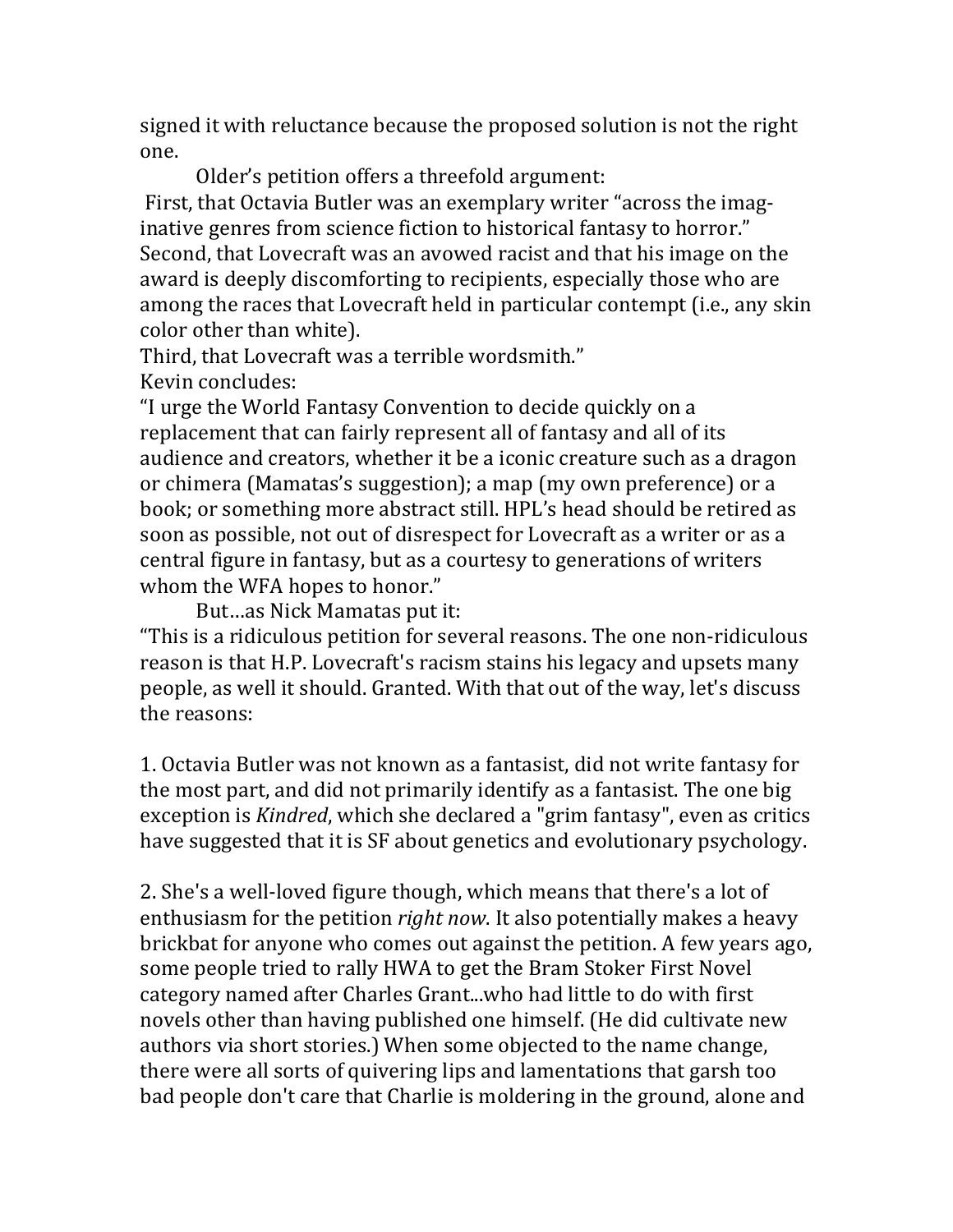forgotten snif sniff... So, you were either in favor of the name change, or in favor of digging Grant up and shitting on his corpse, you meanie. Or, shorter: it is always a bad idea to make a person into a prize, since the prize is then tied to the reputation of the person. (Sometimes prizes are designed to rehabilitate a reputation, a la the Nobel.) With writers, whose works are always up for reappraisal, this is especially fraught. The Lovecraft/World Fantasy issue is an example of that. Is Butler's reputation so fully bulletproof, forever? Don't count on it.

3. The petition also claims that Lovecraft was "a terrible wordsmith." Wrong. Lovecraft was a superior writer. As I put it on Twitter, "he had a pretty clear aesthetic and used polyphony well to build authority for the ineffable."

Noting this, Baron Groznik said...

'It's interesting to see two factions fight over a trophy, and both totally missing the point of HP Lovecraft, the man. The Lovecraftian apologists pooh-pooh Lovecraft's undeniable racism with the "product of his times" or "sheltered childhood" brush-offs, too terrified of speaking to their idol's bald-faced bigotry. The other faction criminalizes him as some such KKK hoodlum with a seething hatred of any non-WASP. But if this debate is truly about busts and honoring writers, let's not forget this trophy isn't for some humanitarian award or the Nobel Peace Prize. It's about writers who have demonstrated exceptional skill in their craft of weird fantasy. In that sense, we're not honoring any saints here. I imagine if we unpacked the psychological closets of most of the WFA winners, it wouldn't be a pretty sight. What I'm picking up here is not so much the latest round of Lovecraft bashing (which is nothing new) as much as deifying Octavia Butler as a more saintly and appropriate choice.'

### **Positions**

Few seem to notice that this petition, promoted by a black woman fantasy writer, wants to put a black woman sf writer in place of Lovecraft. Self-promotion often looks that way: grab an asset developed by others, make it your own.

So be it real estate, crowd attention, or undermining the former great, the con and indeed, fandom, has acquired the air of a *contested* ground. Think of it as a compliment: sf and fandom are important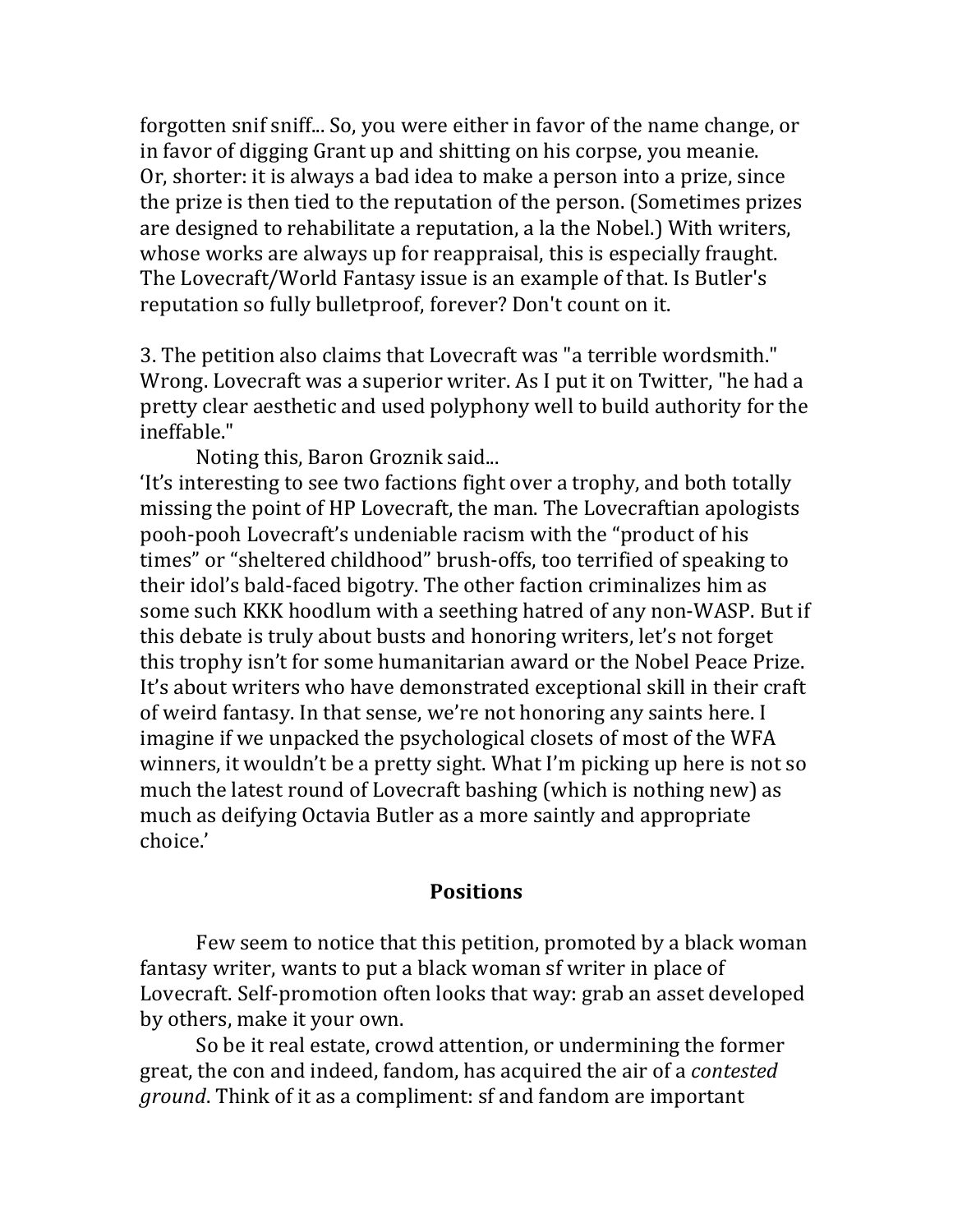enough to steal. Some didn't like the feel of Loncon. Silverberg referred to the media emphasis as a "moron fandom" and Mike Resnick remarked to me, "I think you and I should consider ourselves lucky that we were GOHs when these things were still relatively fun and relatively peaceful."

James Cambias remarked, 'Meanwhile the younger, more diverse — and vastly larger — cohort of fans are going to Comic-Cons in New York, San Diego, or Salt Lake City. They're going to DragonCon and PAX and GenCon. Hundreds of thousands of them are going. They enjoy science fiction movies, TV shows, comics, computer games, webcomics, tabletop games, card games, fan fiction, anime, LARPs, and probably some enormous hobbies I don't even know about. They're having fun doing what they enjoy. And what they *don't* enjoy are serious-minded panels about the need for more diversity. Instead of worrying about making SF more diverse, we should focus on making SF more fun again. Bring the fun and the diversity will follow.'

These currents I saw at Loncon: social commentary, inept economics preached by Marxists (!), announcements that some special complaints were somehow privileged. Yet Loncon wasn't really supposed to be about grievances at all. It was about our manifest, burgeoning future. You know, that old one, with technology opening new doors to prospects vast and strange.

That's the sort of future that interests me. I'd like more of it, especially at worldcons.

LGreg

Greg's account reminds me that the majority of attendees were from Europe and reflects the problems that Europe has now. Young people in Europe are unemployed; the unemployment rate in Italy among people under 30 is about 50%. It is for predominantly the young who make do with temporary, freelance and other forms of short-term work and don't get to establish a firm career. When I was working in Germany some years back, I noticed that the cafés were crowded in the morning with young people, presumably because they had no work to do.

They also inherit the unfunded liabilities of the vast welfare states of Europe, which can be solved in the long term only by devaluation of the euro, which already seems to be underway. If a Young people in Europe feel they've missed out, and justifiably so!